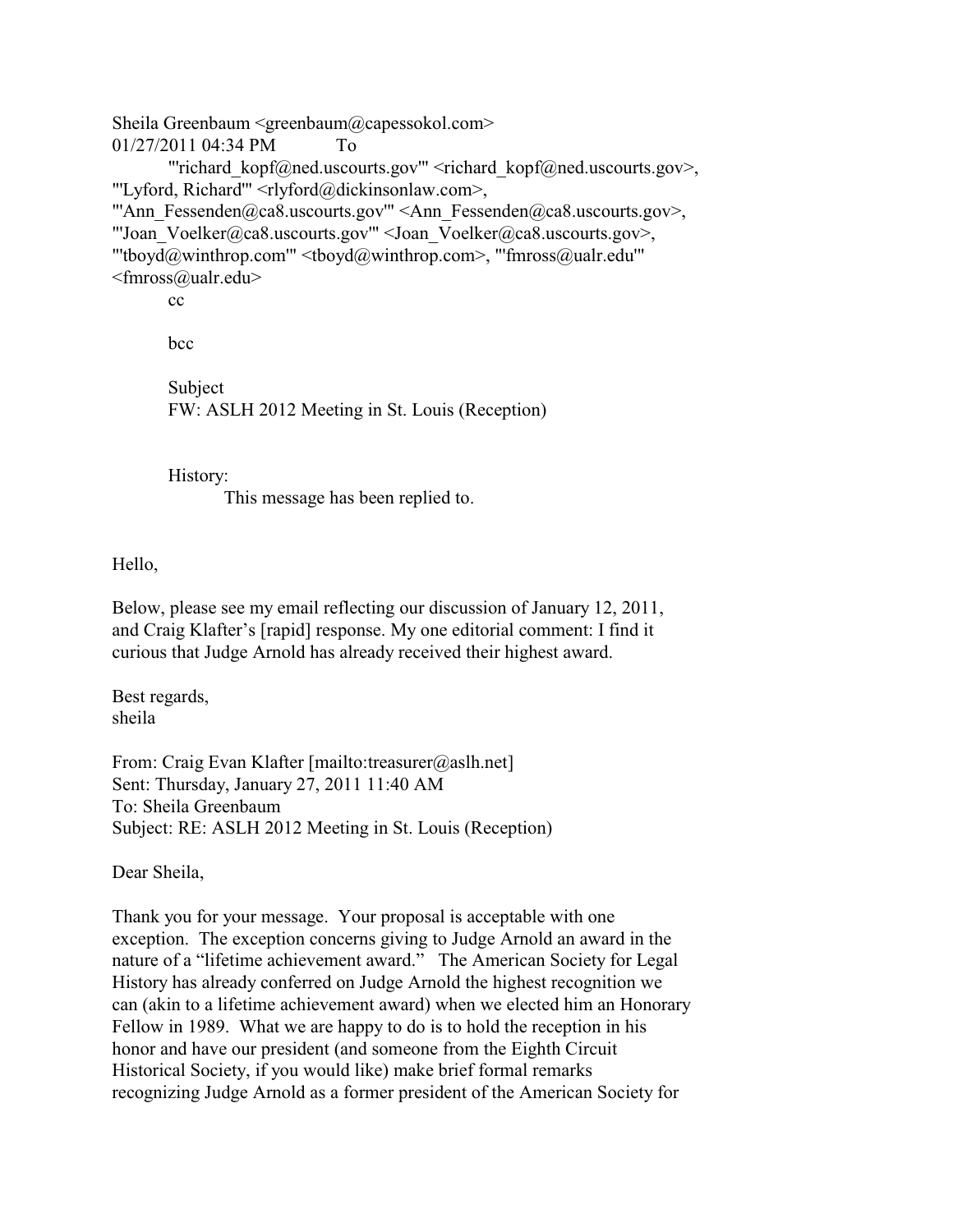Legal History, as a long-time judge of the Eighth Circuit, and as the chronicler of Arkansas's legal history. Our president at the time of the meeting will be Bruce Mann, Carl F. Schipper, Jr. Professor of Law at Harvard Law School. I hope that this is acceptable to you and your colleagues.

Sincerely,

Craig

From: Sheila Greenbaum [mailto:greenbaum@capessokol.com] Sent: Thursday, January 27, 2011 12:09 AM To: 'treasurer@aslh.net' Subject: RE: ASLH 2012 Meeting in St. Louis (Reception)

Craig,

I hope your New Year is off to a propitious start!

The Eighth Circuit Historical Society ("Society") executive committee recently met by phone. I am pleased to report the following and will look forward to ASLH's response.

1.The Society is willing to provide to ASLH a week night (Mon. thru Thurs.) Opening/Welcoming Reception in conjunction with its membership meeting in November 2012, honoring Judge Morris Arnold ("Judge Arnold") at a cost of up to \$8000.00\*\*, based on the following provisions:

2. Judge Arnold is recipient of the Award in the nature of a "lifetime achievement award" to be presented at the Reception.

Judge Arnold grants permission to be so honored and agrees to be present at the Reception to receive the Award.

3. Reception will be held at the Eagleton CourtHouse.

4. ASLH will provide/fund [bus] transportation for its members to get to, and return from, the Eagleton CourtHouse.

5. Society will retain control of the Reception (hire caterer, etc. through the good offices of the Circuit Executive).

6.The Presidents of both the ASLH and Society contact Judge Arnold regarding the award in order to obtain his permission to be honored in the referenced manner. 6.A. Upon Judge Arnold's acceptance/grant of permission, each President will send a letter of confirmation to Judge Arnold.

Repeat: Society funding is contingent on Judge Arnold consenting to the honor/award and agreeing to be present to accept same.

\*\*We built a bit of "extra" money into the Society's contingent commitment in order to accommodate an anticipated limited number of representative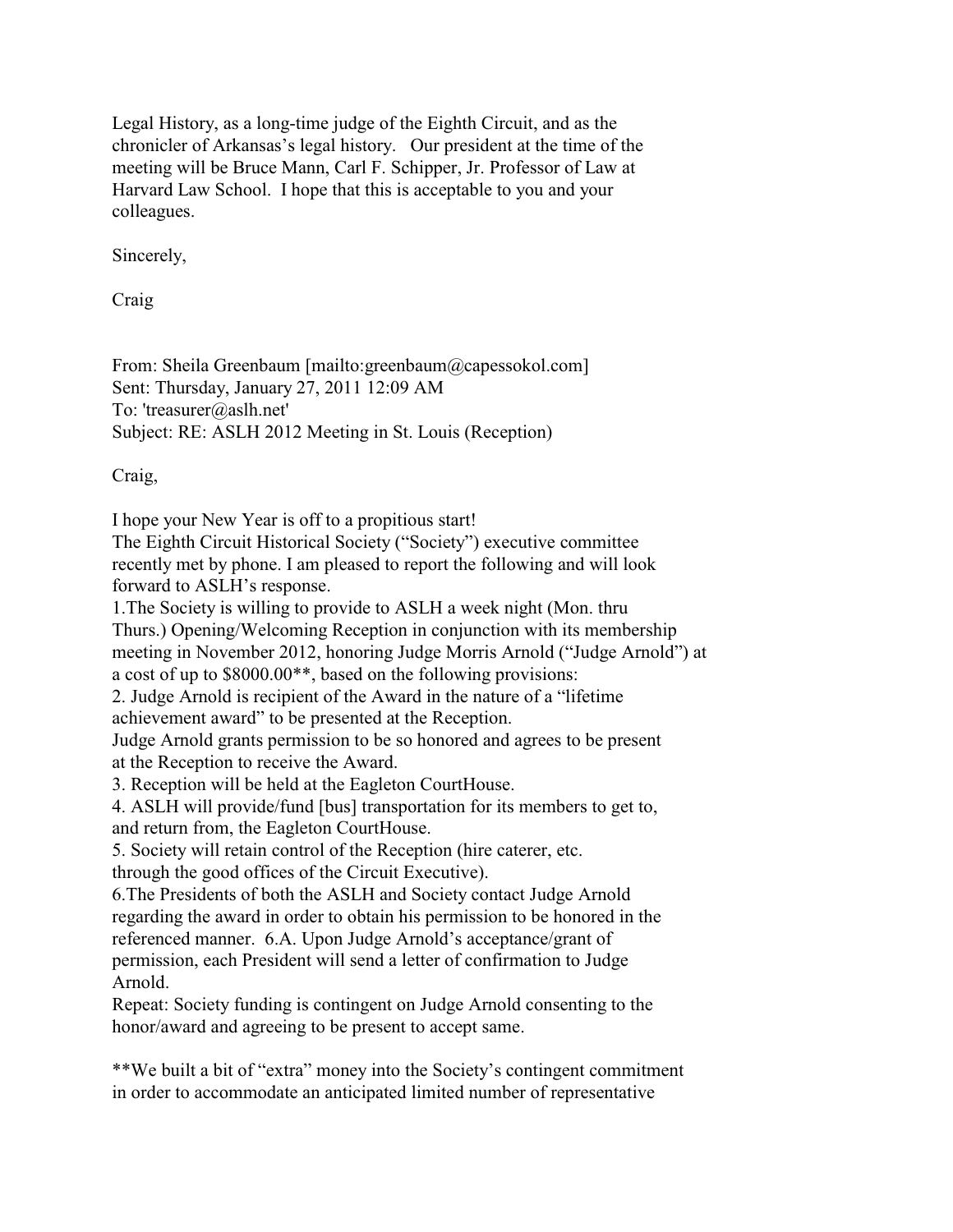participants from whichever organizations Society may successfully solicit to contribute to budget for the Reception.

To briefly review, I would appreciate your conveying to me, on behalf of ASLH:

\* that ASLH wishes to honor Judge Arnold as referenced

\* that the award that ASLH is contemplating, is in the nature of a "lifetime achievement award"

\* that ASLH's Opening Reception to be held in conjunction with its November 2012 Membership Meeting, will occur on the applicable Thursday evening (or another evening that is not Fri./Sat./or Sun.)

\* that the terms and conditions above are acceptable to ASLH.

Thank you, Craig. I know that I, along with the Society's executive committee, will look forward to your reply.

Sheila Greenbaum From: Craig Evan Klafter [mailto:treasurer@aslh.net] Sent: Monday, January 03, 2011 3:58 AM To: Sheila Greenbaum Cc: 'Joyce, Craig' Subject: RE: ASLH 2012 Meeting in St. Louis (Reception)

Dear Sheila,

Happy New Year. I have now had an opportunity to consult with my colleagues. We would be delighted if your Society would sponsor or co-sponsor the Welcome Reception on the Thursday of our annual meeting. The Eagleton Courthouse is an attractive option, but creates one challenge for our members – getting from the Four Seasons Hotel to and from the Courthouse. Buses would need to be provided, and the cost would be approximately \$1,500. Assuming that there are no restrictions imposed by the Eagleton Courthouse on the selection of caterers, Russo's Catering of St Louis could cater the event for \$7,276.50 for a reception for 175 people. These are all at current prices, and may increase until we contract. As for what the ASLH could contribute, we could pick up the cost of the buses.

Regarding announcing Judge Arnold as an awardee, there are a few steps that would have to be taken before news of the event could be made public:

1) Check to see if Judge Arnold is willing to be so honoured,

2) Have our respective President's write to Judge Arnold to inform him that we intend to honour him, and

3) Finalize the arrangements for the Welcome Reception including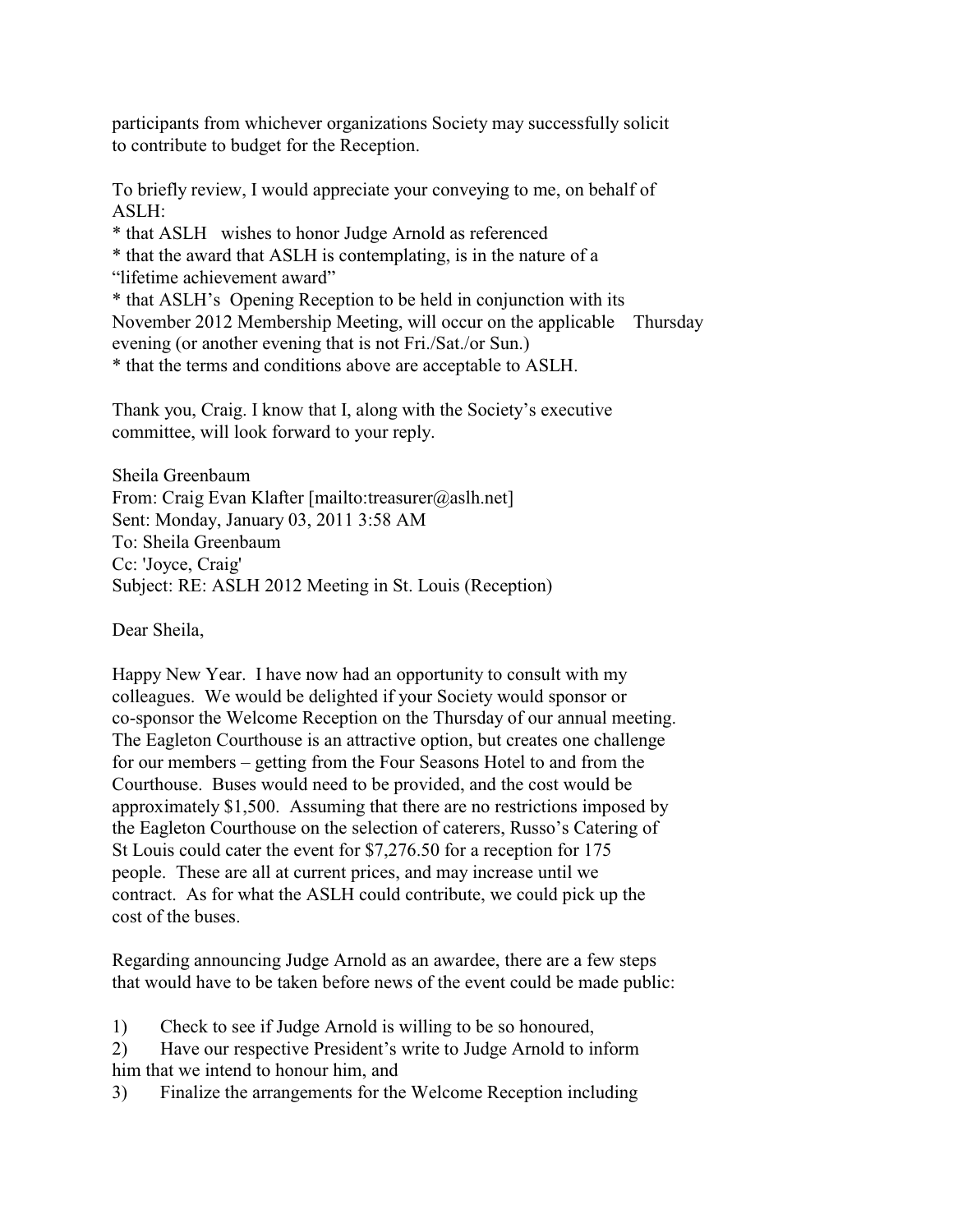financing.

After these things are accomplished, you should feel free to announce the event.

Sincerely,

Craig

PS Do you know if we could arrange a tour of the Old Courthouse earlier in the day for our members who would like to see the venue?

From: Sheila Greenbaum [mailto:greenbaum@capessokol.com] Sent: Thursday, December 30, 2010 12:32 AM To: 'treasurer@aslh.net' Subject: ASLH 2012 Meeting in St. Louis (Reception)

Hi Craig,

I hope this communication finds you well and enjoying the holiday season. I have been a bit delinquent in getting back to you since the executive committee meeting by conference call of the Eighth Circuit Historical Society. We had a fairly extensive discussion with the following "takeaways.:

\*We remain willing to sponsor/co-sponsor a Reception (we prefer to take part in hosting the Welcome Reception on a week night). However, we would like more information on the anticipated costs and the amount of money required by ALSH, e.g., is ALSH going to contribute some funding for the event, is ALSH totally dependent on sponsorships. We decided that we will not treat the event as a fund-raising activity. We are interested in keeping costs down.

\*We would like clarification as to how long the information about Judge Morris Arnold being the awardee needs to be kept confidential. (We feel strongly that our being able to communicate that piece of information would be a huge help in stimulating financial participation/contributions from various components of the Court system and outside, e.g., Eighth Circuit Bar Assoc.)

\*We prefer the week night Opening Reception and would like to offer the Eagleton Courthouse as the venue (the Courthouse itself is quite interesting; it could easily accommodate the number of attendees you anticipate; there are a number of elements in the facility which we believe would be of interest to your group). Using the Courthouse essentially does away with a rental fee. Alcohol is [now] permitted and I recently attended a catered reception there that was quite nice. I look forward to hearing from you.